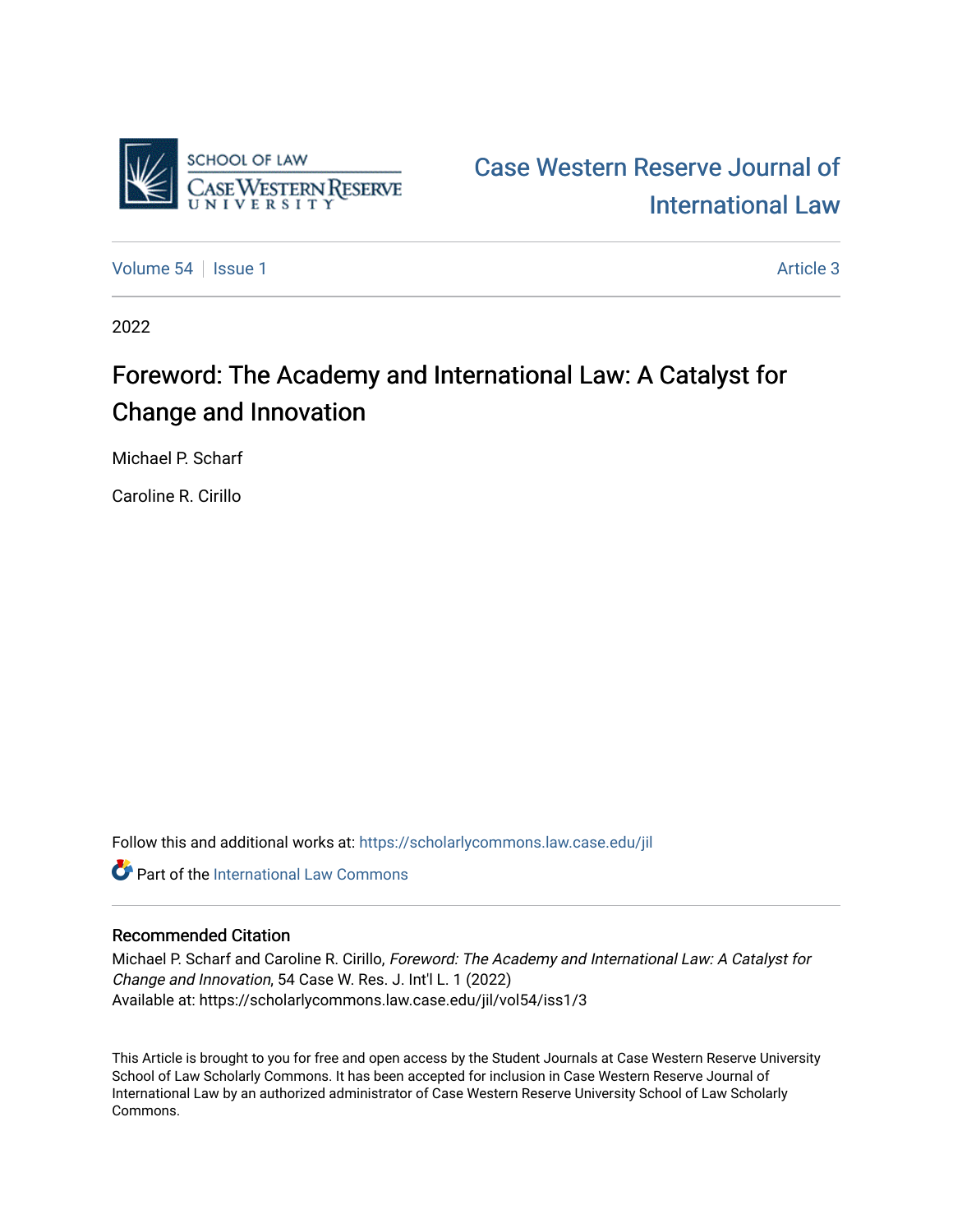## FOREWORD

# The Academy and International LAW: A CATALYST FOR CHANGE and Innovation

*Michael P. Scharf \* Caroline R. Cirillo\*\**

#### I.

This double issue of the *Journal of International Law* contains articles generated from the Frederick K. Cox International Law Center's 2021 annual symposium, titled "The Academy and International Law: A Catalyst for Change and Innovation." Perhaps more than in any other legal field, academic institutions and organizations run by academics have had a significant influence on the development of international law. In the two-day conference, two dozen expert panelists from international organizations, NGOs, and academic institutions explored how academia and NGOs run by academics have influenced war crimes prosecutions, peace negotiations, and the pursuit of human rights since the Second World War.

The 2021 Symposium celebrated the 25th Anniversary of the founding of the Public International Law & Policy Group ("PILPG") by CWRU School of Law Co-Dean Michael Scharf and Dr. Paul Williams. PILPG is a Nobel Peace Prize-nominated NGO that provides legal assistance to parties involved in peace negotiations, drafting postconflict constitutions, and war crimes prosecution/transitional justice. Since its founding in 1995, PILPG has provided legal counsel to over two dozen peace negotiations, helped draft a dozen post-conflict constitutions, and assisted every international and hybrid criminal tribunal, as well as helped to create a number of domestic transitional justice mechanisms.

A striking example of the theme of the conference occurred as this issue of the *Journal of International Law* was going to press, when one of PILPG's projects, led by several CWRU School of Law faculty members, produced a profound effect on American foreign policy. When

<sup>\*</sup> Dean of the School of Law and Joseph C. Hostetler—BakerHostetler Professor of Law, Case Western Reserve University School of Law.

<sup>\*\*</sup> J.D. Case Western Reserve University School of Law (2022); Editor-in-Chief, *Case Western Reserve Journal of International Law Vol. 54*.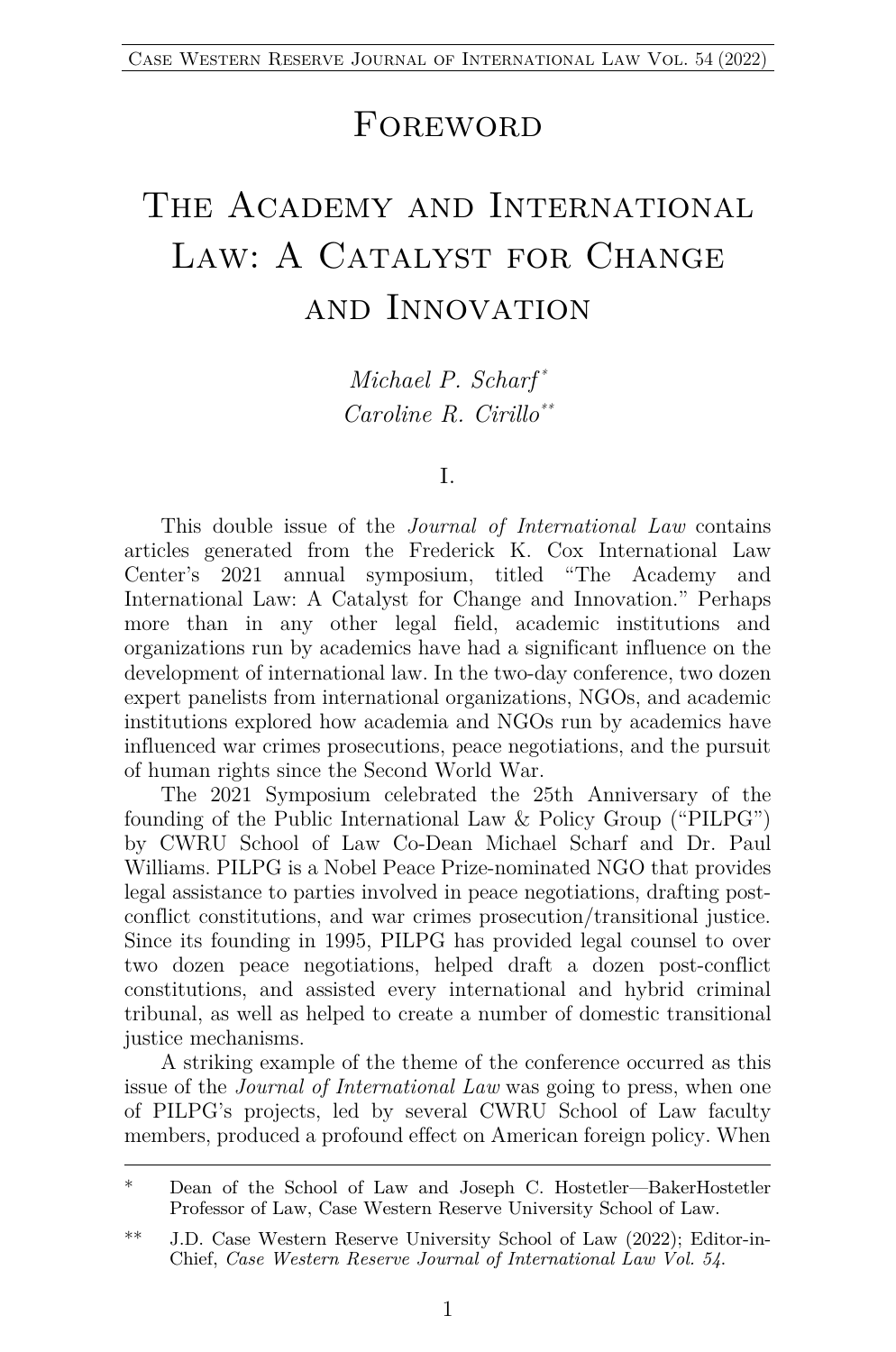U.S. Secretary of State Antony Blinken announced on March 21, 2022, that the United States has determined that Myanmar's army has committed genocide against the Rohingya people, <sup>1</sup> he indicated that the determination drew on a 2018 study by the Public International Law & Policy Group, which was commissioned by the State Department. The study, "Documenting Atrocity Crimes Committed Against the Rohingya in Myanmar's Rakhine State,"2 was prepared for the State Department by a team led by CWRU Adjunct Professor Gregory Noone, which interviewed over 1,000 Rohingya refugees in Bangladesh. Co-Dean Michael Scharf and CWRU War Crimes Research Office Director Jim Johnson helped draft the report, which made the legal determination that, based on the findings of the PILPG investigative mission, "there are reasonable grounds to believe that crimes against humanity, genocide, and war crimes were committed against the Rohingya" in Myanmar.

Echoing the language of the PILPG report, Secretary of State Blinken said the attacks against Rohingya were "widespread and systematic" and that evidence pointed to a clear intent to destroy the mainly Muslim minority. The International Criminal Court ("ICC") in The Hague cited the same PILPG report in its November 2019 decision<sup>3</sup> authorizing the ICC prosecutor to pursue the case of crimes against humanity against the Rohingya of Myanmar. Yet, when PILPG sent its report to the State Department in 2018, the Trump Administration chose not to label any of these crimes as genocide, thereby excusing the United States from any legal or moral obligation to take action.

In a June 1, 2021, article in *The Diplomat*, a magazine read by many in the State Department, Co-Dean Scharf, PILPG co-founder Paul Williams, and PILPG Managing Director Milena Sterio called on the Biden Administration to correct that mistake:

The Biden administration is faced with an historic opportunity. By labeling the atrocities committed against the Rohingya in

<sup>1.</sup> Antony J. Blinken, U.S. Sec'y of State, Genocide and Crimes Against Humanity in Burma, Address at the Holocaust Memorial Museum in Washington, D.C. (March 21, 2022), https://www.state.gov/secretaryantony-j-blinken-at-the-united-states-holocaust-memorial-museum/ [https://perma.cc/Q3D3-7RWS].

<sup>2.</sup> *See generally* DANIEL J. FULLERTON ET AL., DOCUMENTING ATROCITY CRIMES COMMITTED AGAINST THE ROHINGYA IN MYANMAR'S RAKHINE STATE: THE PUBLIC INTERNATIONAL LAW & POLICY GROUP'S 2018 HUMAN RIGHTS DOCUMENTATION MISSION (2018).

<sup>3.</sup> Situation in the People's Republic of Bangladesh/Republic of the Union of Myanmar, Case No. ICC-01/19-27, Decision Pursuant to Article 15 of the Rome Statute on the Authorisation of an Investigation (Nov. 14, 2019), https://www.icc-cpi.int/CourtRecords/CR2019\_06955.PDF [https://perma.cc/Q5C5-3ZLP].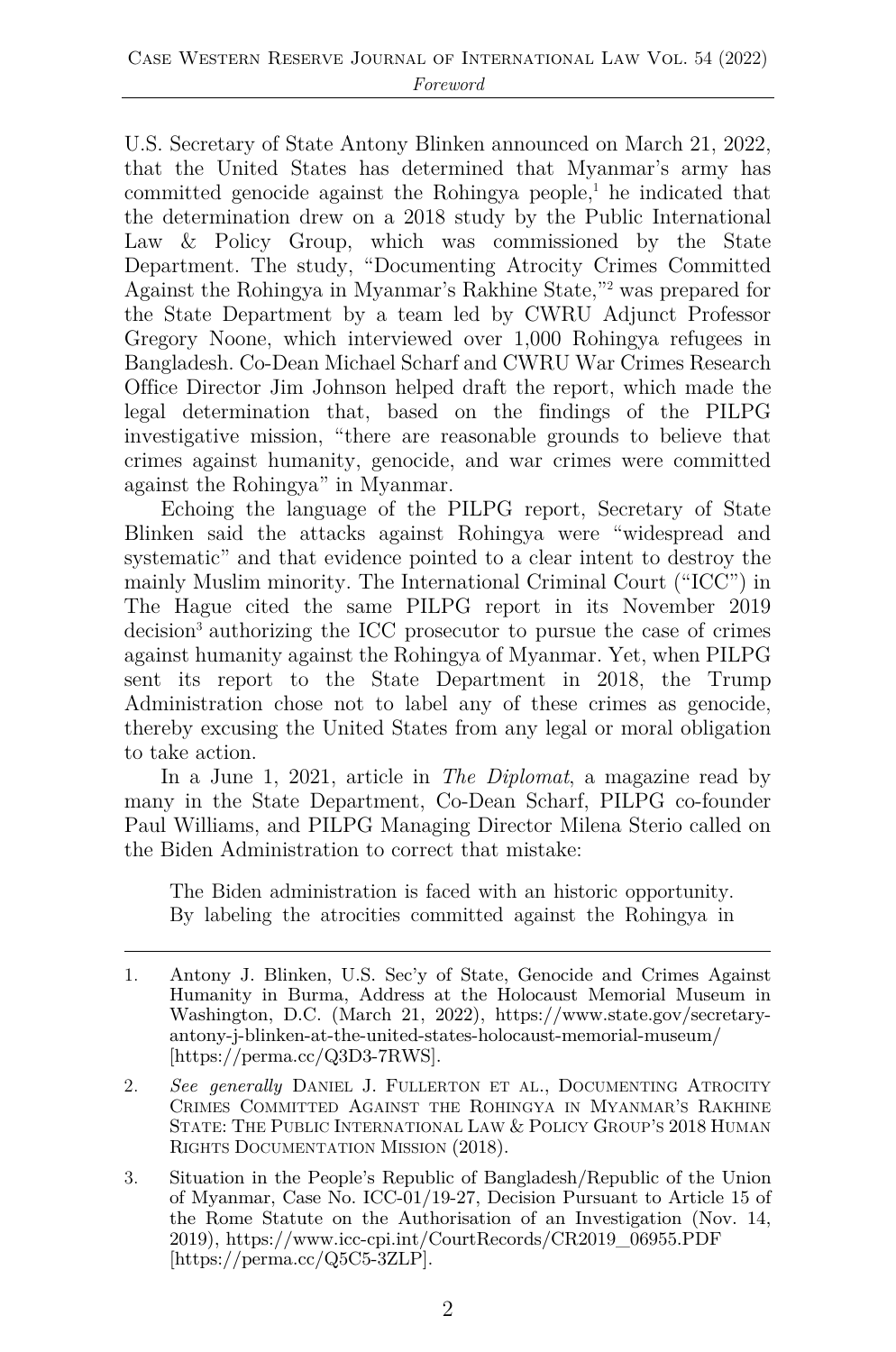Myanmar's Rakhine State as genocide, the Biden administration has a chance to reassert the United States' moral authority on human rights and to lead the international community on issues of justice and accountability. 4

Eight months later, Secretary of State Blinken made his historic announcement, bolstering efforts to hold the Myanmar generals accountable and help prevent further atrocities.

### II.

This volume begins with one speech and thirteen articles born out of this year's Symposium. Each article fits within one of the Symposium's four thematic panels. The next section of this volume contains a transcript from our law school's radio program, "Talking Foreign Policy," which includes a discussion of the adventures of international lawyers who work on war crimes prosecutions, human rights cases, and peace negotiations. This volume's next section celebrates students' impact on the field of international law. It includes five student notes discussing a broad range of salient issues in international law. The final section contains a transcript from an alumni panel of former editors of *Case Western Reserve Journal of International Law*.

The first section kicks off with the keynote speech by Dr. Mark Ellis, Executive Director of the International Bar Association. Dr. Ellis sets the tone for the panels by recalling a pivotal event that took place in November 1989: the fall of the Berlin Wall. As the last of the Holocaust survivors near the end of their lives, Dr. Ellis calls on the next generation to commit to upholding international justice.

The subsequent articles, derived from the first panel titled "The Academy and Grotian Moments," trace scholars' impact on defining moments in customary international law. Michael Scharf notes that academics have had a profound influence on the development of international law, but one name stands out above all others: Hugo Grotius. Scharf describes the theory of Grotian Moments, which explains the accelerated formation of customary international law during times of fundamental change. Omri Sender cautions writers on international law to remain earnest in order to promote the credibility of the field more broadly. Milena Sterio dives further into the Grotian Moment theory to assess whether an evolution in specific elements of statehood have resulted in such paradigm-shifting Grotian Moments.

<sup>4.</sup> Michael P. Scharf, Paul R. Williams & Milena Sterio, *Why the US Should Recognize the Rohingya Genocide*, THE DIPLOMAT (June 1, 2021), https://thediplomat.com/2021/06/why-the-us-should-recognize-therohingya-genocide/ [https://perma.cc/69AZ-TCQK].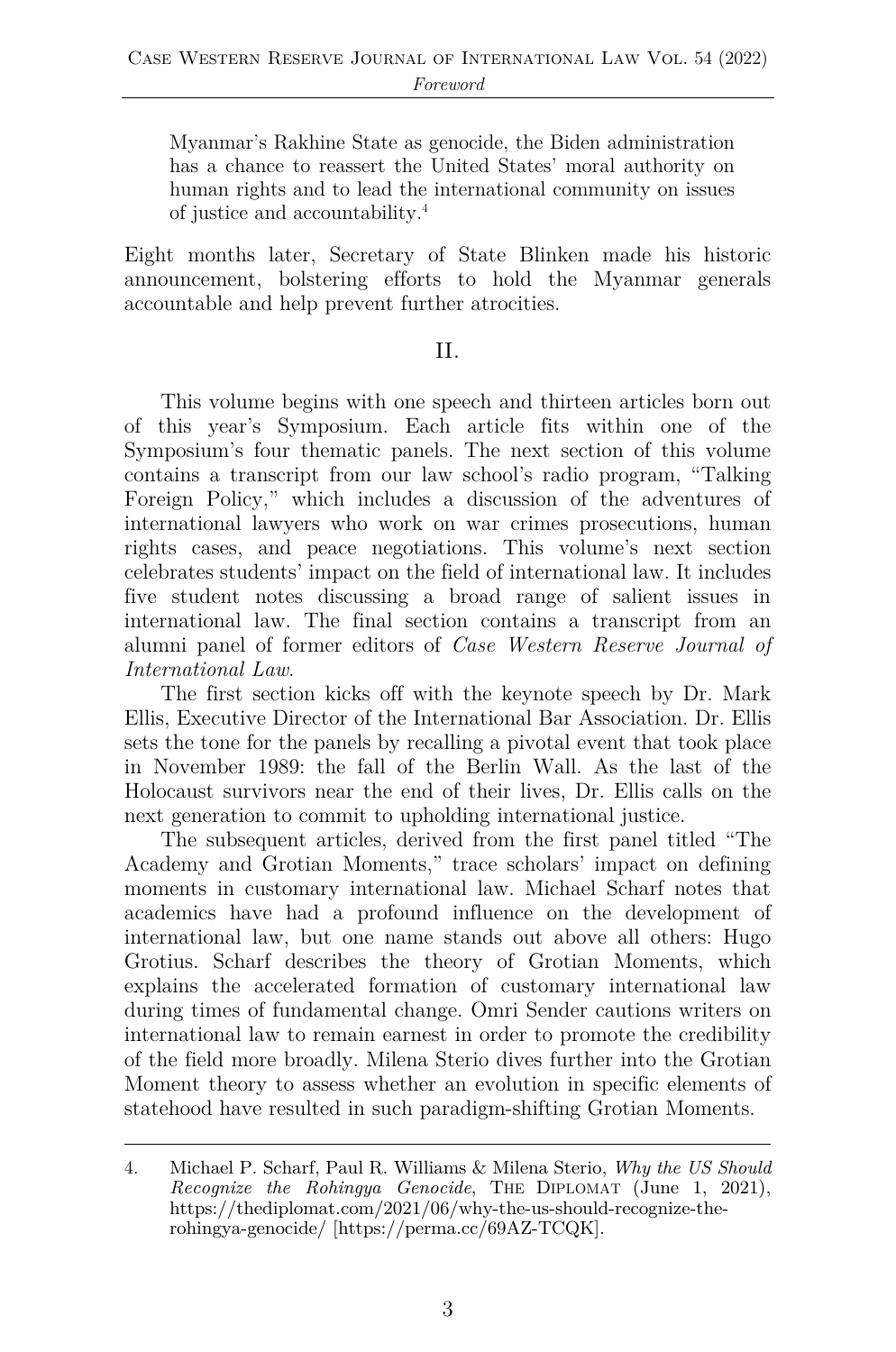The second panel of the Symposium honored the 75th Anniversary of the Nuremberg Judgment and the Academy's impact on war crime prosecutions. Leila Nadya Sadat argues that a long-stalled global treaty on crimes against humanity would be a step forward in the fight against impunity and a symbolic completion of the legacy of the Nuremberg trials, where crimes against humanity first materialized. Next, Jennifer Trahan argues that if the United Nations wants to ensure that the Security Council will act in situations of genocide, crimes against humanity, or war crimes, then it must address legal limits to the veto power. Finally, Timothy Webster highlights an array of scholars, lawyers, and activists who laid the groundwork for East Asia's war reparation litigation.

The third panel provided a twenty-year retrospective of the effects on international law of the post-9/11 wars. Deborah Pearlstein breaks down academics' impact on legal policy during the post-9/11 wars, while noting how the Global War on Terror transformed the study of international and national security law in the U.S. legal academy. Beth Van Schaack, who was confirmed as Ambassador-at-Large for International Criminal Justice at the State Department shortly after the Symposium, asserts that teaching international law has never been more stimulating. In her article, she walks readers through a case study based on the harrowing story of Khalid El-Masri to visualize the moving parts of the international human rights system. Jessica Wolfendale calls for the public acknowledgment of, and reckoning with, the true history of torture by the United States of America.

The fourth and final panel commended the pursuit of peace and human rights by academic institutions and organizations run by academics. Aleksandar Cuic asks readers whether the U.S. immigration system, riddled with outdated laws and policies, will ever get the surgical fix it requires. The final three articles are dedicated to PILPG's impact on human rights. Dr. Paul Williams and Isabela Karibjanian trace the origin story of the "pocket NGO" that was later nominated for the Nobel Peace Prize. Darin E.W. Johnson examines the contributions that legal scholars have made to the pursuit of peace and human rights through the development of applied theories on peace negotiation, constitutional reform, and accountability for human rights abuses. Lastly, Andrew C. Mann and Nicole Carle provide a behind the scenes look at PILPG's 2018 Rohingya Documentation Project.

The next section of this year's volume includes five student notes written by editors of the *Case Western Reserve Journal of International Law*. The first note, written by our Managing Editor Caroline Zrinka Dzeba, analyzes tort liability for corporations under international human rights law and argues that recent North American court decisions reflect emerging global norms. The following note, by Rachel L. Emerson, calls for the United States to adopt the United Kingdom's transparent system for artificial reproductive technology. Emerson's Note received the Journal's Outstanding Note Award. Next, Connor